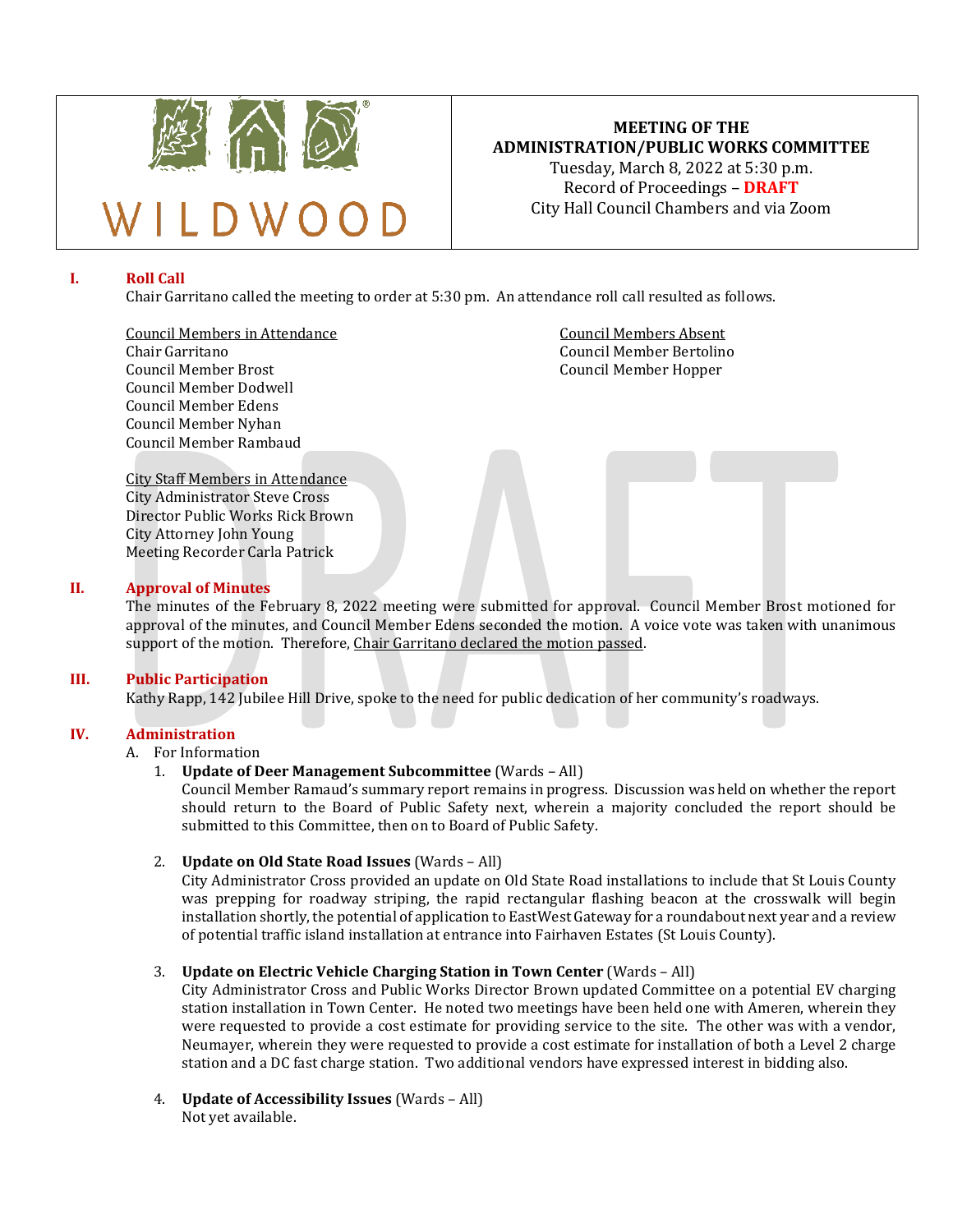#### B. For Action - none

### **V. Public Works**

### A. For Information –

## **1. Status Update on 2022 Concrete Street Replacement Project (Wards – All)**

Public Works Director Brown updated the Committee on the project approved last month with Kelpe Contracting for Concrete Street and Sidewalk Replacement. He reported that following the City Council first reading, the City received notice from Kelpe of their inability to proceed with the agreement due to increased materials costs. He noted that other local municipalities have also been impacted by these increases. The City requested an updated proposal from Kelpe for completion of this project prior to the next City Council meeting (March 14).

### B. For Action

# 1. **Proposed Modification to the Policy on Public Dedication of Private Streets** (Wards – All)

Public Works Director Brown presented the history of the street dedication process, noting that long term maintenance expenses were not specifically a condition of acceptance.

Discussion included need to quantify "fiscal neutrality", flat growth of the Road & Bridge fund, need for increased revenue sources, slow down on dedication acceptances, potential of federal infrastructure funds, and the struggle for the City and HOA's to procure contractors (and therein, the potential for a City provided database for such)

Council Member Edens motioned to recommend modifications to the Policy on Public Dedication of Private Streets, wherein the requirements directly consider the financial impacts of acceptance, and a "hold" is placed on alleyway dedications at this time. Council Member Dodwell seconded such motion. A voice vote was taken with unanimous favorable support. Therefore, Chair Garritano declared the motion passed.

# **2. Proposed City-Contractor Agreement for Native Plant Maintenance of Stormwater BMP's**  $(Wards - 1, 5, 8)$

Public Works Director Brown presented a recommendation for maintenance at two stormwater management areas located adjacent to Highway 109 and Pond-Grover Parkway, as well as stormwater bio-retention areas adjacent to Highway 109, south of State Route 100. After review of RFP's, the Department recommends contracting with Go Green! Lawn and Landscape for maintenance of all three areas for the remainder of 2022.

Council Member Dodwell motioned to recommend contracting with Go Green! Lawn and Landscape for maintenance of three stormwater facilities along Highway 109 for the remainder of 2022 and with a renewal option for 2023 and 2024. The cost of this contract would be \$43,200, which is included in the 2022 Budget for stormwater facility maintenance. Council Member Edens seconded such motion. A voice vote was taken with unanimous favorable support. Therefore, Chair Garritano declared the motion passed.

# **3. Proposed City-Contractor Agreement for 2022 Asphalt Resurfacing Project** (Wards – 5, 6)

Public Works Director presented the roadways scheduled for asphalt resurfacing in 2022 and recommended contracting with N.B. West, as low bidder, for this project.

Council Member Nyhan motioned to recommend contracting with N.B. West for the 2022 Asphalt Resurfacing Project in the not to exceed amount of \$600,000. This allows for potential additional work as determined by the Department, as well as the \$588,639.15 project bid amount. Council Member Edens seconded such motion. A voice vote was taken with unanimous favorable support. Therefore, Chair Garritano declared the motion passed.

# **VI. Items Not Ready for Action**

- 1. Review of IT Systems Regarding Ransomware and Other Threats (April)<br>2. Review of Potential Native Prairie Grass Planting Areas (June)
- 2. Review of Potential Native Prairie Grass Planting Areas (June)<br>3. Develop Policy on Sunshine Requests by Council Members (Jun
- 3. Develop Policy on Sunshine Requests by Council Members (June)
- 4. Develop Resident Survey for 2022 (June)<br>5. Review of City Clerk and City Administrat
- 5. Review of City Clerk and City Administrator Performance Review Process (June-July)
- 6. Develop/Review Social Media Policy (July)
- 7. Consideration of Sewer Lateral Insurance Program (August)

### **VII. Miscellaneous** –